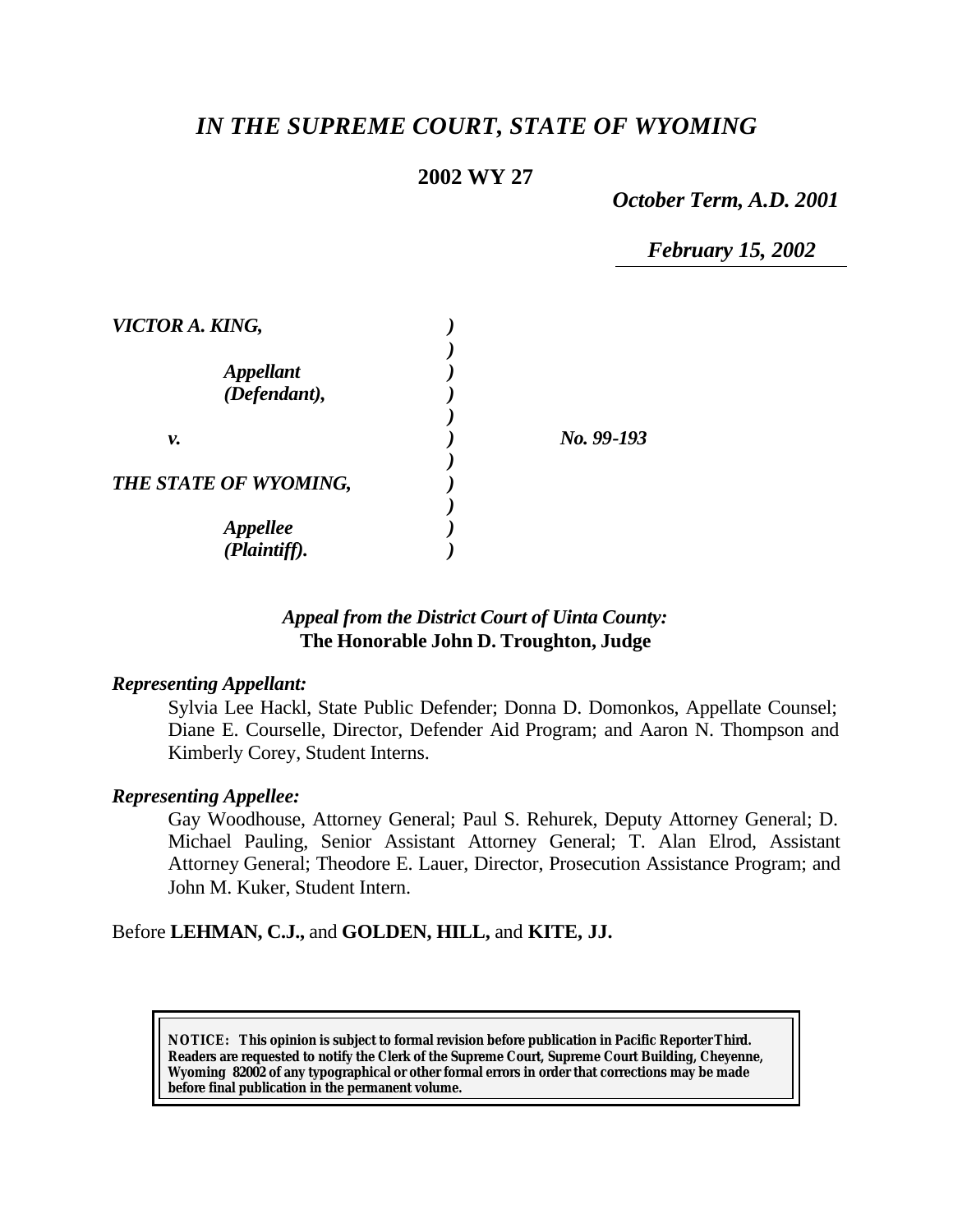#### **LEHMAN, Chief Justice.**

[¶1] Claiming his trial counsel was ineffective, Victor King appeals from the judgment and sentence entered after a jury found him guilty of two counts of felony assault on a peace officer. We affirm.

#### *ISSUES*

[¶2] King submits the following issue for our consideration:

Must Mr. King's conviction be reversed and remanded because trial counsel failed to provide Mr. King with effective representation in violation of Mr. King's constitutional rights under Wyoming Constitution Article 1, Section 10 and the United States Constitution, Amendments VI and XIV?

> A. Was Mr. King's trial counsel ineffective because he failed to confront the State's extensive use of prior bad acts evidence against Mr. King?

> B. Was Mr. King's trial counsel ineffective because he failed to educate himself to relevant case law and, as a result, failed to object to the prosecution's improper closing argument?

> C. Was Mr. King's trial counsel ineffective because he failed to advocate zealously for Mr. King by abandoning a proper intoxication defense theory and by proffering a legally incorrect instruction on the intoxication defense?

> D. Was Mr. King's trial counsel ineffective because he argued for a legally improper lesser included offense?

> E. Was Mr. King's trial counsel ineffective because his errors, taken separately or together, so prejudiced Mr. King that there is a reasonable probability that, but for counsel's errors, Mr. King would have enjoyed a more favorable outcome at trial?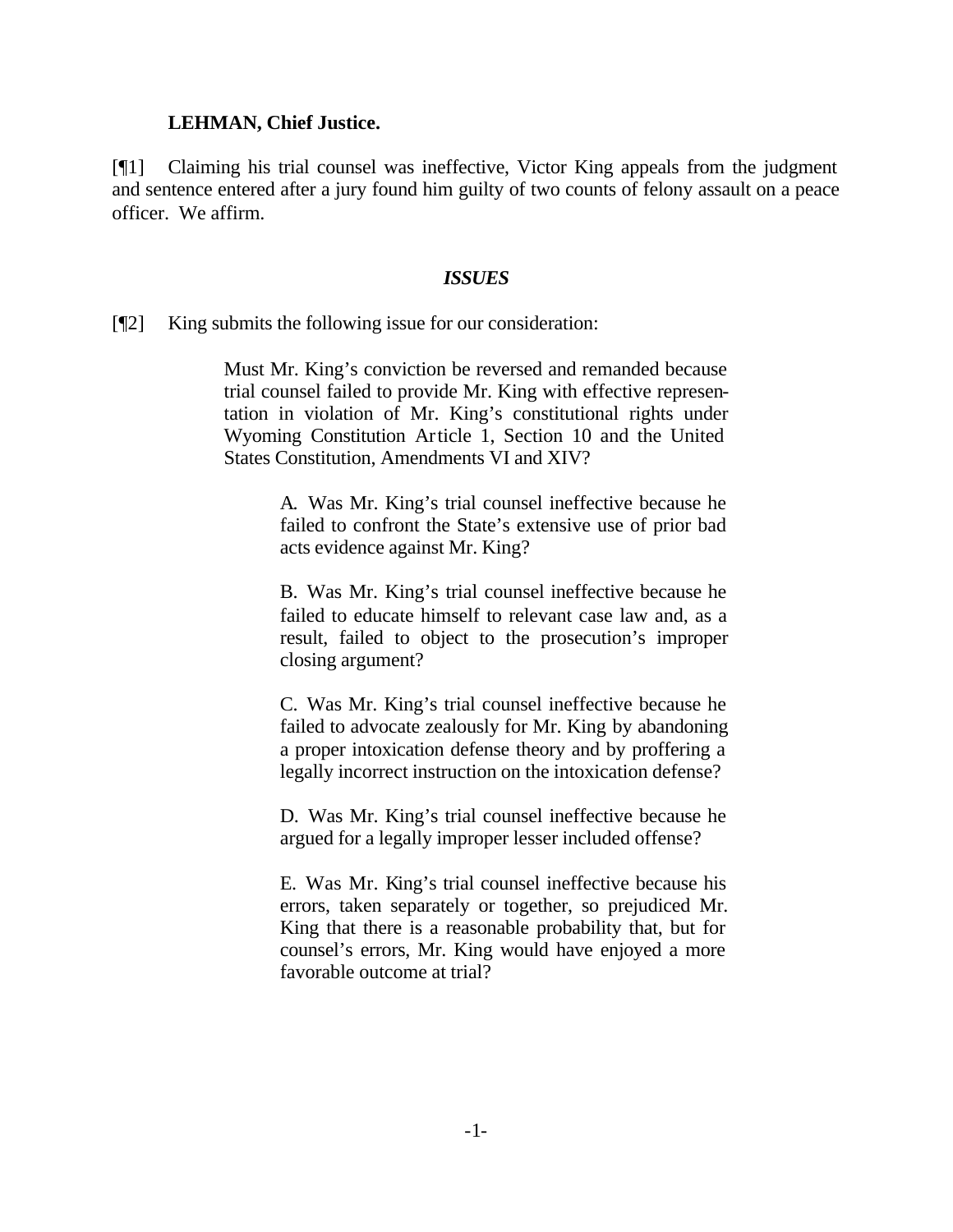### *FACTS*

[¶3] On the morning of July 15, 1998, Sergeant Doug Matthews and Officer Rhett Groll arrived at an apartment in the South Valley Apartments in Evanston, to talk to appellant Victor King (King). The officers arranged for King to meet with a detective at the police department at noon to discuss a burglary that had occurred. Around noon, the same officers were called to investigate a report that King was causing a disturbance at the Chief Washakie Apartments. Sergeant Matthews arrived first and was met by the apartment manager, who told Sergeant Matthews that King had been on the property without his shirt, ranting and making threats but that he had left and walked across the street toward the South Valley Apartments.

[¶4] Sergeant Matthews advised Officer Groll, who was en route, of the situation, and the two met in the parking lot of the South Valley Apartments. The officers began looking for King and asking people if they had seen him. No one admitted to knowing where King was, but Officer Groll finally spotted him reclined in the front passenger seat of a parked car. Officer Groll told King to get out of the car. King initially refused to open the car door but eventually did open the door and leave the vehicle.

[¶5] Sergeant Matthews noticed that King smelled of alcohol, was very agitated, and had a "wild look in his eye." King insisted he had not broken the law but did not explain to the officers what had happened at the Chief Washakie Apartments. The officers decided to arrest King for breach of the peace, and Officer Groll informed King of their intentions. King responded that he was not going to jail, and he punched Sergeant Matthews in the shoulder, knocking him back a couple of feet. When Officer Groll tried to restrain him, King punched him in the shoulder, knocking him back as well. King then turned and ran about twenty feet, but when he realized he could not outrun the officers, he turned around and assumed a fighter's stance. The officers attempted to spray King with pepper spray, and Officer Groll grabbed King in an effort to get him to the ground. King put up a struggle and in the process hit Officer Groll in the chin and face with his fist and also kneed him in the groin. Both officers testified that these punches were painful.

[¶6] The officers were finally able to wrestle King to the ground, but King continued to struggle until Sergeant Matthews managed to handcuff one of his wrists. At that point, King announced, "I'm done. I give up." King was arrested and charged with two counts (one for each officer) of intentionally and knowingly causing or attempting to cause bodily injury to a peace officer engaged in the lawful performance of his official duties. A public defender was appointed to represent King, and the case went to trial. The jury returned a guilty verdict on both counts, and the trial court sentenced King to serve concurrent terms in the Wyoming State Penitentiary of not less than four nor more than eight years on each count. King appeals from these convictions.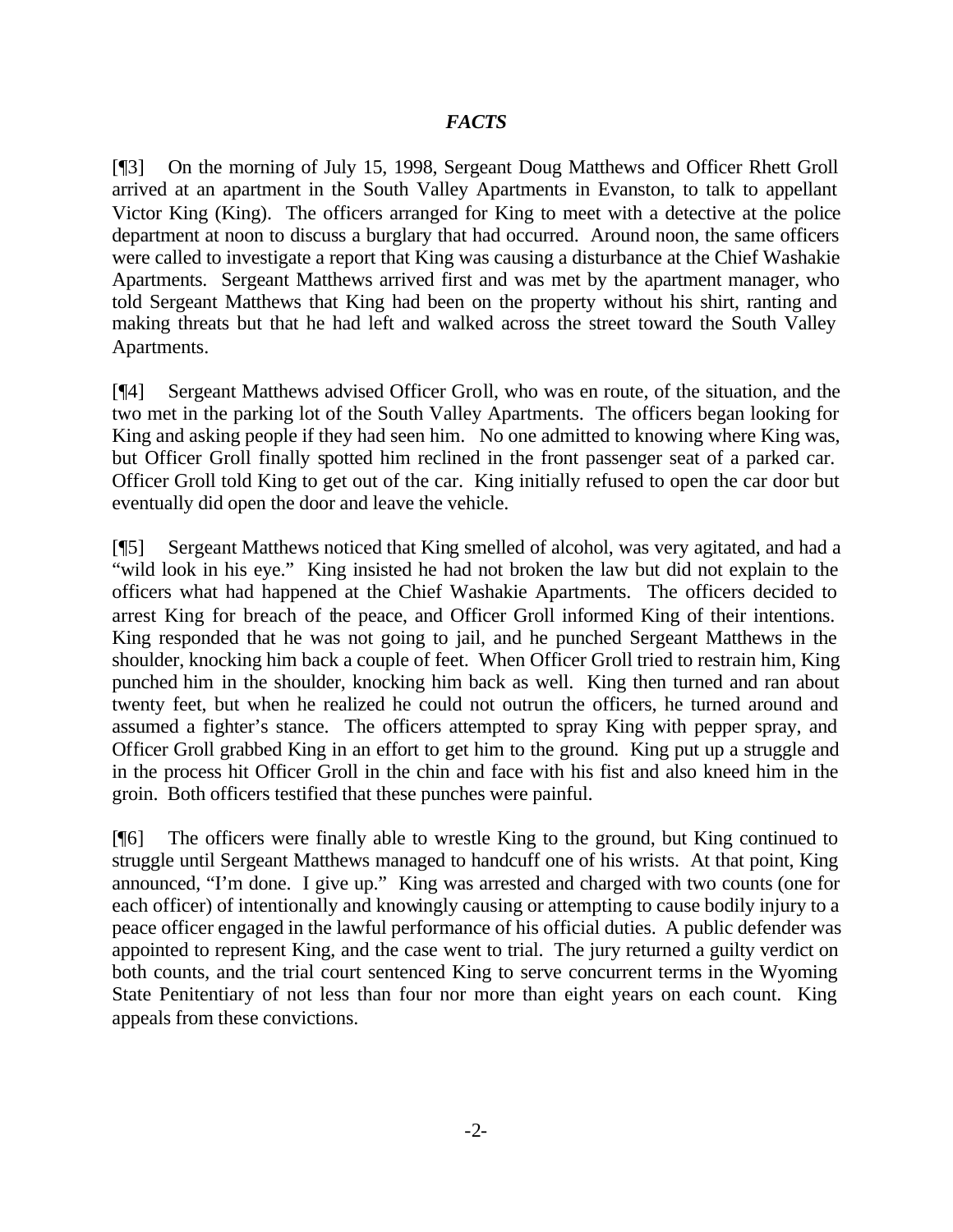#### *STANDARD OF REVIEW*

[¶7] King's argument to this court is that his trial counsel performed so deficiently that he was denied a fair trial. He identifies five specific portions of his trial during which he claims his counsel's representation was ineffective.

[¶8] This court summarized our standard of review for claims of ineffective assistance of counsel in *Jackson v. State*, 902 P.2d 1292, 1295 (Wyo. 1995):

> When reviewing a claim of ineffective assistance of counsel, the paramount determination is whether, in light of all the circumstances, trial counsel's acts or omissions were outside the wide range of professionally competent assistance. *Herdt v. State*, 891 P.2d 793, 796 (Wyo. 1995); *Starr v. State*, 888 P.2d 1262, 1266-67 (Wyo. 1995); *Arner v. State*, 872 P.2d 100, 104 (Wyo. 1994); *Frias v. State*, 722 P.2d 135, 145 (Wyo. 1986). The reviewing court should indulge a strong presumption that counsel rendered adequate assistance and made all significant decisions in the exercise of reasonable professional judgment. *Herdt*, at 796; *Starr*, at 1266; *Arner*, at 104; *Strickland v. Washington*, 466 U.S. 668, 689, 104 S.Ct. 2052, 2065, 80 L.Ed.2d 674 (1984).

> Under the two-prong standard articulated in *Strickland* and *Frias*, an appellant claiming ineffective assistance of counsel must demonstrate on the record that counsel's performance was deficient and that prejudice resulted*. Strickland*, 466 U.S. at 687, 104 S.Ct. at 2064; *Starr*, at 1266; *King v. State*, 810 P.2d 119, 125 (Wyo. 1991) (Cardine, J., dissenting); *Campbell v. State*, 728 P.2d 628, 629 (Wyo. 1986); *Frias*, 722 P.2d at 145. In other words, to warrant reversal on a claim of ineffective assistance of counsel, an appellant must demonstrate that his counsel failed to "render such assistance as would have been offered by a reasonably competent attorney" and that "counsel's deficiency prejudiced the defense of [the] case." *Lower v. State*, 786 P.2d 346, 349 (Wyo. 1990). "The benchmark for judging any claim of ineffectiveness must be whether counsel's conduct so undermined the proper functioning of the adversarial process that the trial cannot be relied on as having produced a just result." *Strickland*, 466 U.S. at 686, 104 S.Ct. at 2064.

Mindful of this standard, we analyze King's various claims that his counsel's representation was deficient.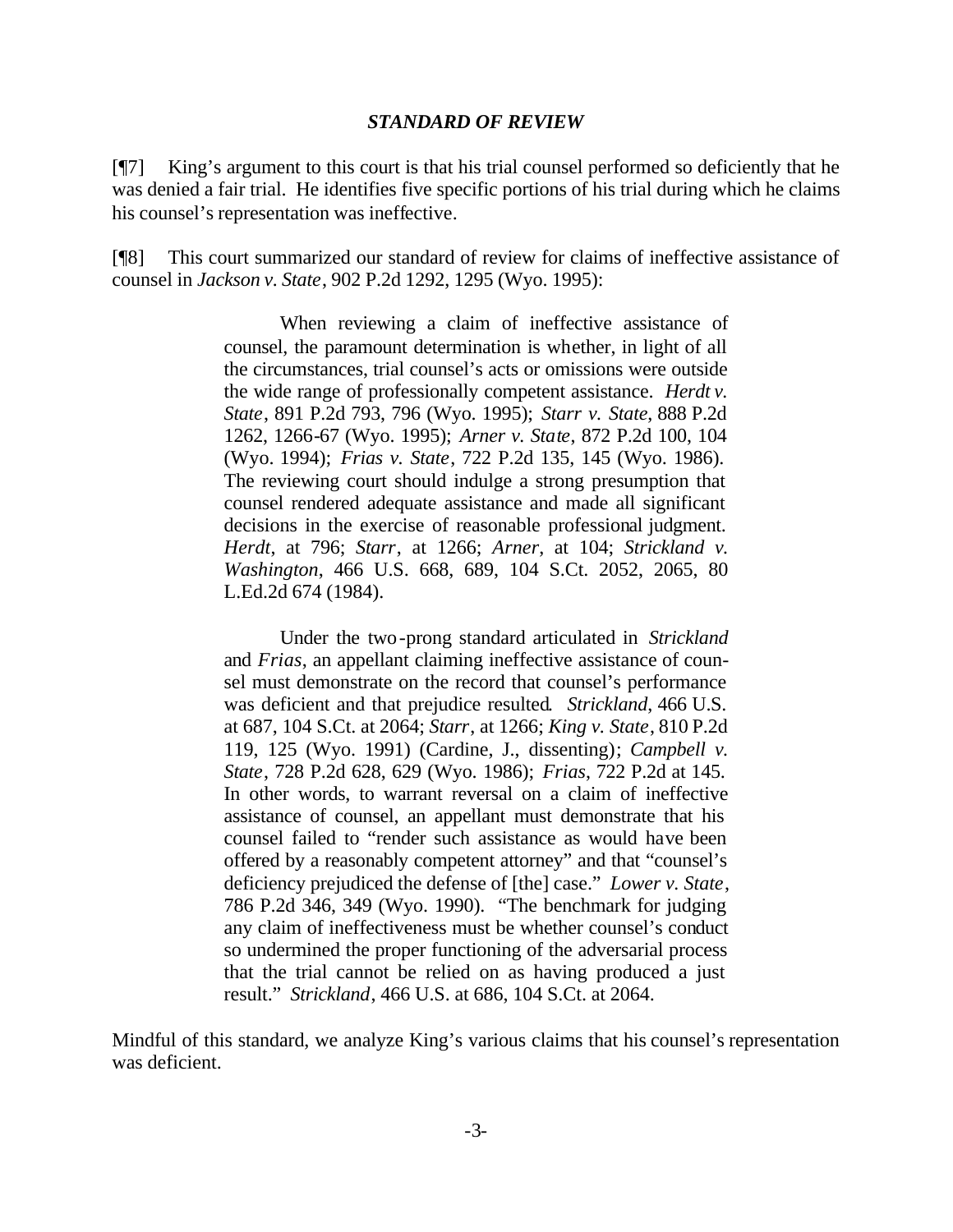# *DISCUSSION*

### **A.** *Notice of Other Bad Acts Evidence*

[¶9] King begins his criticism of his trial counsel's performance by asserting that his failure to obtain notice from the State regarding any W.R.E. 404(b) evidence it intended to use at trial unfairly prejudiced his ability to have a fair trial. The State replies that the fact that an attorney does not request pretrial notice of other bad acts evidence demonstrates neither that his representation was deficient nor that the defense was prejudiced.

[¶10] King draws our attention to three areas of testimony. We turn our attention first to the testimony from the manager of the Chief Washakie Apartments, who testified that on the night of July 13, one of the renters complained that "some guy" was chasing a girl "up the stairs and was pounding on the doors and causing a lot of havoc." King's counsel objected to the testimony as being irrelevant, which the trial court overruled. The apartment manager continued to explain that she went to the renter's apartment, and the renter gave her King's name as the person who was causing the disturbance. She further testified that before the police arrived, King drove by in a truck and yelled at the apartment manager, "What the F are you looking at? Do you want a piece of me?" She then testified that King threatened, "I'll come back and take you all out" and then, as they proceeded around the building, he "yelled out nigger to us, three times." King's attorney objected to this testimony as being extremely prejudicial, and the trial court ordered the prosecutor to "[c]ontinue on and get to the next day as quickly as possible."

[¶11] Later on in the proceedings, the trial court revisited this testimony. The trial court stated that it had considered King's counsel's objections as objections to Rule 404(b) evidence. The judge conducted the four-part analysis under *Vigil v. State*, 926 P.2d 351, 357 (Wyo. 1996), and concluded that the testimony was indeed admissible. King does not challenge this ruling on appeal.

[¶12] King has failed to demonstrate that his trial counsel's representation was ineffective regarding this witness's testimony or that he was unduly prejudiced thereby. Counsel made timely objections, and the trial court analyzed the testimony under our Rule 404(b) analysis, ultimately concluding it was admissible. King does not challenge that ruling here, and we, therefore, will not analyze whether it constituted error.

[¶13] We next examine testimony from another one of the tenants at the Chief Washakie Apartments. She testified that, after 10 p.m. on July 14, King knocked on her door. She knew King and let him into her apartment. She testified that King was "very intoxicated. He smelled of alcohol. He had a bottle of tequila in his pocket, in his coat." When he asked her if she wanted to drink the tequila with him, she told him she was getting ready for bed and did not want to share the tequila with him because she had quit drinking. She further testified that: "During this time, he kept trying to stick his hand up the back of my shirt. He kept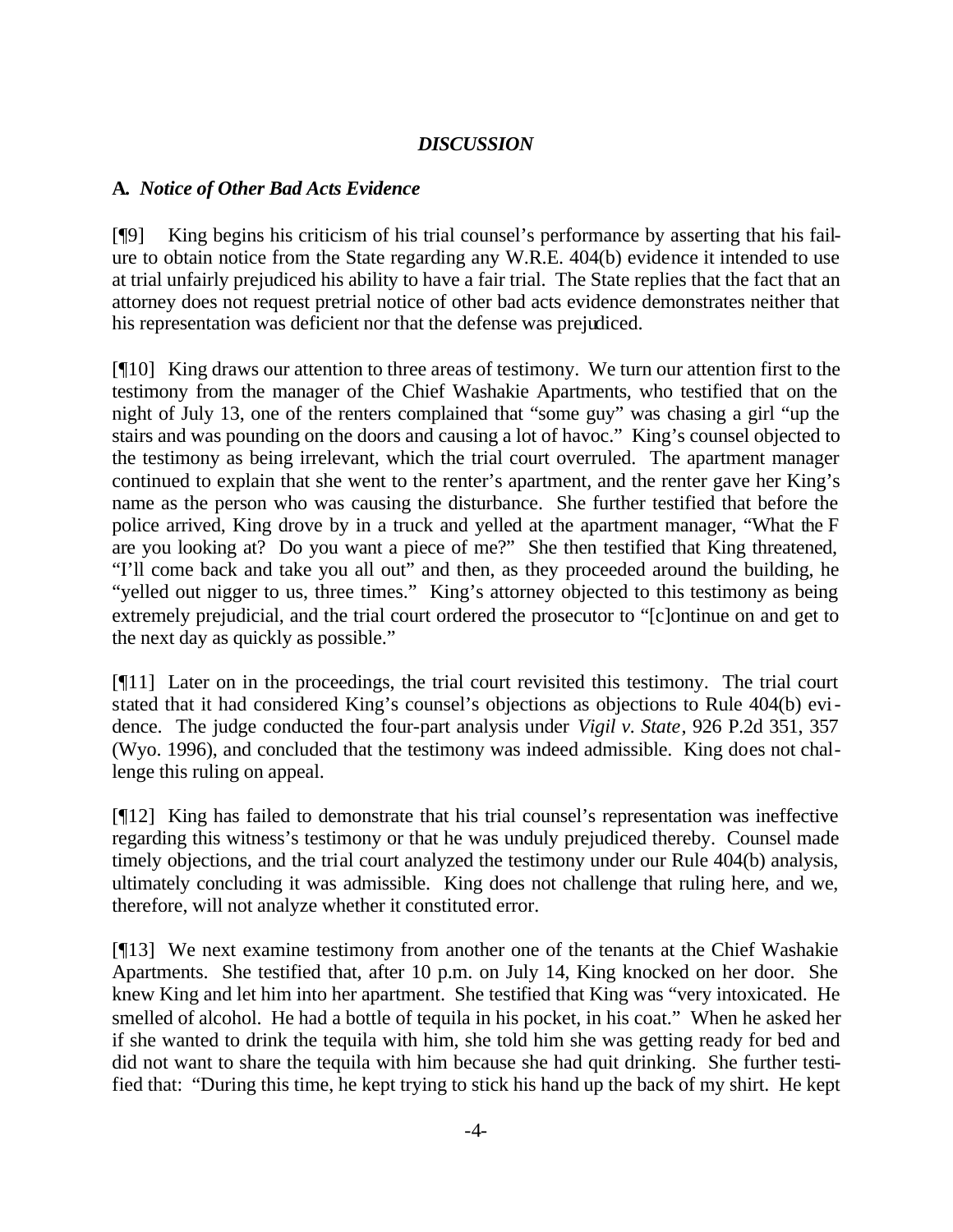patting me on my butt. Eventually, he did leave." King's attorney objected to the testimony as being irrelevant. The trial court excused the jury. The judge stated that he considered the objection to have been made on Rule 404(b) grounds and was very concerned that the evidence was not admissible under Rule 404(b). The State recommended that the evidence be stricken and the jury be instructed to disregard it. King's attorney requested a mistrial, but the trial court denied the motion because it found that the State had not intentionally elicited this testimony. When the jury returned, the judge instructed the jury the witness's testimony "concerning the Defendant trying to stick his hand up the back of her shirt and that portion of the testimony of [the witness] that 'The Defendant was patting me on the butt' is unduly prejudicial." The judge further instructed the jurors that the testimony was stricken, that they were to disregard it in its entirety, and that they should not allow it to affect their verdict in any way.

[¶14] The judge determined that the State's attorney did not intentionally elicit this testimony. King does not challenge this finding. Furthermore, King's attorney made a timely objection, and even though it was not made pursuant to Rule 404(b), the judge interpreted it as if it were. We discern no unfair prejudice given that the trial court struck the evidence and instructed the jury not to consider it.

[¶15] Finally, we shift our focus to the testimony of Sergeant Matthews. Sergeant Matthews was asked if he knew who King was when he was first dispatched to the Chief Washakie Apartments on July 15, 1998. He testified that he was familiar with King because "[w]e'd had other dealings with him, other incidents. One, the most recent one before that, [King] had been over at the ball fields where he was called in as causing a disturbance over there and had been drinking and causing problems with some young people there." King claims this testimony was irrelevant, unduly prejudicial and unnecessary because Sergeant Matthews could have testified that he knew who King was because he had met with him earlier in the day.

[¶16] We conclude that this testimony borders on being inadmissible. While the State did have reason to show that Sergeant Matthews was familiar with King, the details elicited may have been objectionable. Regardless, because the case against King was strong, we do not find the testimony unduly prejudicial under the *Strickland* standard. In other words, we do not believe that the testimony "so undermined the proper functioning of the adversarial process that the trial cannot be relied on as having produced a just result." 466 U.S. at 686, 104 S.Ct. at 2064. We do not find counsel's performance in this regard so deficient as to require a new trial.

# **B.** *Closing Argument*

[¶17] King contends that his attorney failed to provide adequate representation when he failed to object to a community outrage argument that the State made in its closing argument. The State replies that the State's attorney's closing remarks did not constitute a community outrage appeal.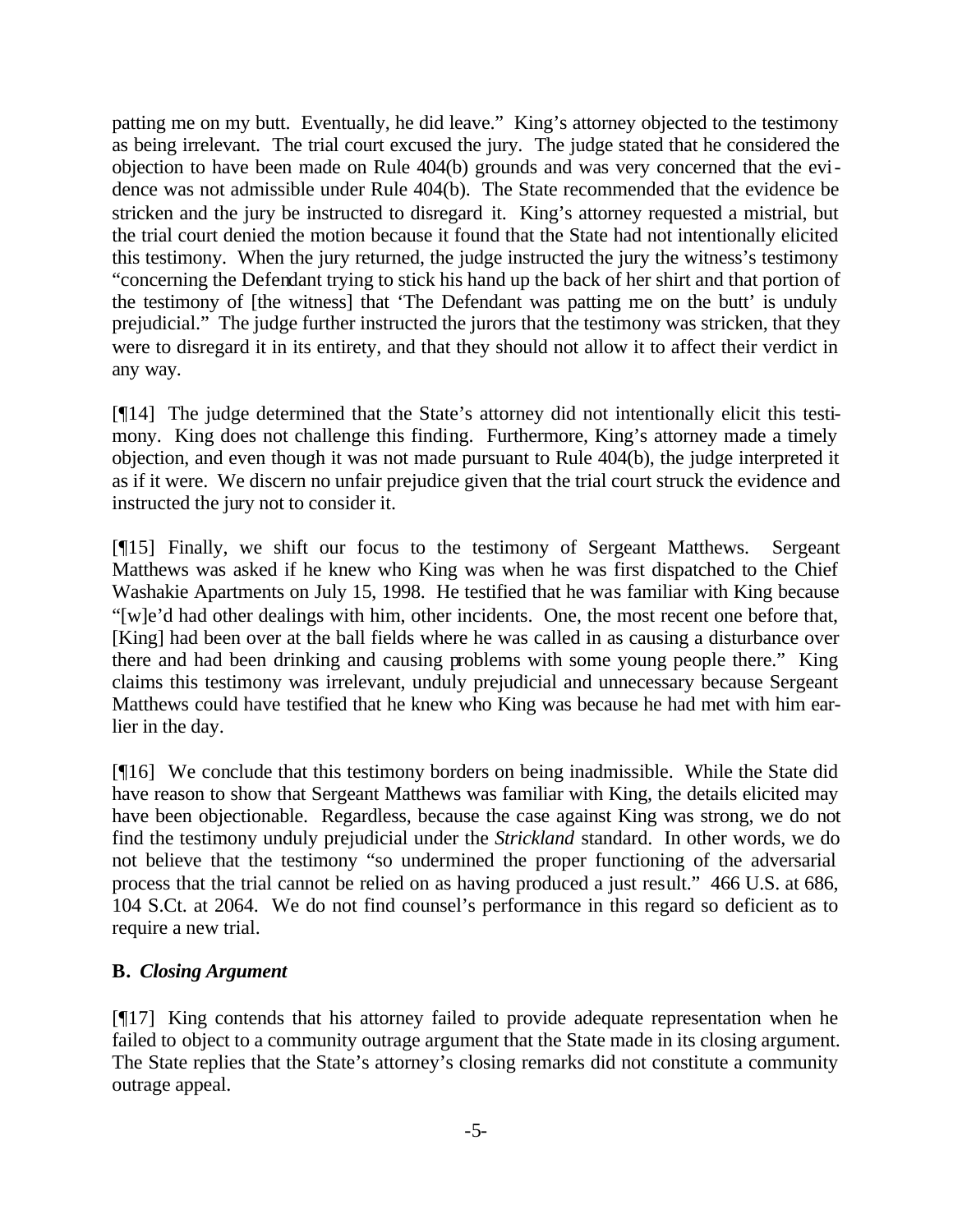[¶18] The State's attorney in her closing argument explained to the jury that the legislature wanted to provide special protection for law enforcement officers who are exposed to extra risks when acting within the course of their duties:

> Every day, every day, law enforcement officers, police officers throughout this country put themselves, their own personal safety, their own lives, on the line to protect us. We here in Uinta County, Evanston, Wyoming, are no different because, every day, we have men like Rhett Groll and Doug Matthews who are willing to do the same thing. Every day, they risk their own personal safety, their own physical well-being, so that you and I can be safe. They risk their own personal safety so that our houses and our cars are safe. And they risk it so our kids can be safe.

> And because we recognize that risk, we here in Wyoming grant them special protection by making laws that say if you hurt or you try to hurt a police officer, we're going to treat it as a serious offense. It's going to be a felony. Because we want to protect those guys that are willing to take those risks, day in and day out, for us. That's what this case is about, folks.

> Every day those two men go to work. They put themselves on the line. And on July 15, they were called to task. Lord knows they don't make enough money to do this. School teachers make more than they do. But they're willing to do it anyway and that's why our legislature has decided to give them that extra protection, to make it a felony if you hurt a cop. Now, the Defense would like you to minimize that and say it's something lesser. It's a misdemeanor. And maybe that's the way they do it in San Diego, but we here in Wyoming protect our cops.

[¶19] King insists that these comments violate the rule against making community outrage appeals and that his trial counsel would have known to object to these remarks had he educated himself on the relevant case law. King compares this case to our decision in *Gayler v. State*, 957 P.2d 855, 861 (Wyo. 1998), where we held:

> Arguments which are designed to appeal to the jury's prejudice or passion are improper. The fear in allowing such appeals is that the accused will be convicted for reasons wholly irrelevant to her guilt or innocence. "Jurors may be persuaded by such appeals to believe that, by convicting a defendant, they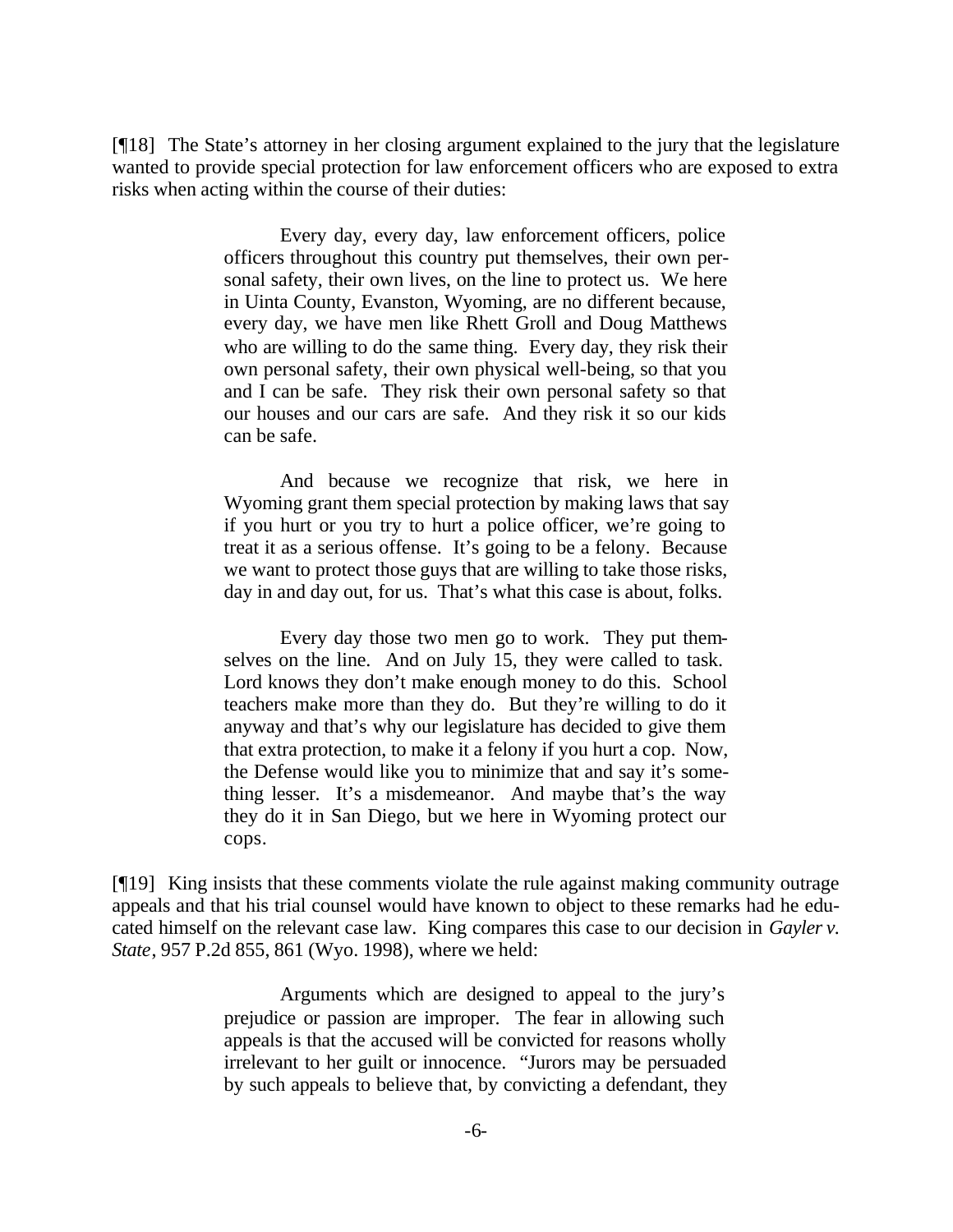will assist in the solution of some pressing social problem. The amelioration of society's woes is far too heavy a burden for the individual criminal defendant to bear."

*Id*. (citations omitted) (quoting *United States v. Monaghan*, 741 F.2d 1434, 1441 (D.C.Cir. 1984)).

[¶20] The State's attorney's remarks in the case at bar do not rise to the same level of impropriety as did the prosecutor's statements in *Gayler*. In *Gayler*, the prosecutor blatantly "appealed to the jury to join the government's war [against drugs] by finding Gayler guilty of delivering a controlled substance" in spite of the repeated sustained objections challenging the remarks. *Id.* at 860. In the case at bar, the State's attorney's explanation to the jury regarding why the legislature chose to provide extra protection for law enforcement officers did not attempt to appeal to the jurors' prejudices or passions by asking them to join a fight against societal ills.

# **C.** *Intoxication Defense*

l

[¶21] King next asserts that his trial attorney provided ineffective representation by abandoning a proper intoxication defense theory and by proffering a legally incorrect jury instruction on the intoxication defense. The State counters that the record does not contain sufficient evidence to allow a finding that King was so intoxicated that he could not formulate the requisite specific intent to cause bodily injury to the police officers.

[¶22] It is well established that self-induced intoxication is a defense to only specific intent crimes.<sup>1</sup> When the crime charged "rests in intention," a defendant is entitled to have the jury instructed that voluntary intoxication may be considered to negate the requisite specific intent. *Cox v. State*, 829 P.2d 1183, 1186 (Wyo. 1992); *Stone v. State*, 745 P.2d 1344, 1351 (Wyo. 1987); *Crozier v. State*, 723 P.2d 42, 51 (Wyo. 1986); *Brown v. State*, 590 P.2d 1312, 1316 (Wyo. 1979); *Goodman v. State*, 573 P.2d 400, 406 (Wyo. 1977); *Gustavenson v. State*, 10 Wyo. 300, 68 P. 1006, 1010 (1902); Wyo. Stat. Ann. § 6-1-202 (LexisNexis 2001). The statute under which King was charged provides:

 $1$  The difference between specific and general intent crimes has been explained in this fashion:

<sup>&</sup>quot; \* \* \* 'When the definition of a crime consists of only the description of a particular act, without reference to intent to do a further act or achieve a future consequence' the fact that the defendant intended to do the proscribed act makes that crime a general criminal intent offense. 'When the definition refers to defendant's intent to do some further act or achieve some additional consequence, the crime is deemed to be one of specific intent.'  $* * * "$ *People v. Love*, 111 Cal.App.3d Supp. 1, 168 Cal.Rptr. 591, 600 (1980).

*Rowe v. State*, 974 P.2d 937, 939 (Wyo. 1999) (quoting *Dean v. State*, 668 P.2d 639, 642 (Wyo. 1983)); *see also Cox v. State*, 829 P.2d 1183, 1185 (Wyo. 1992).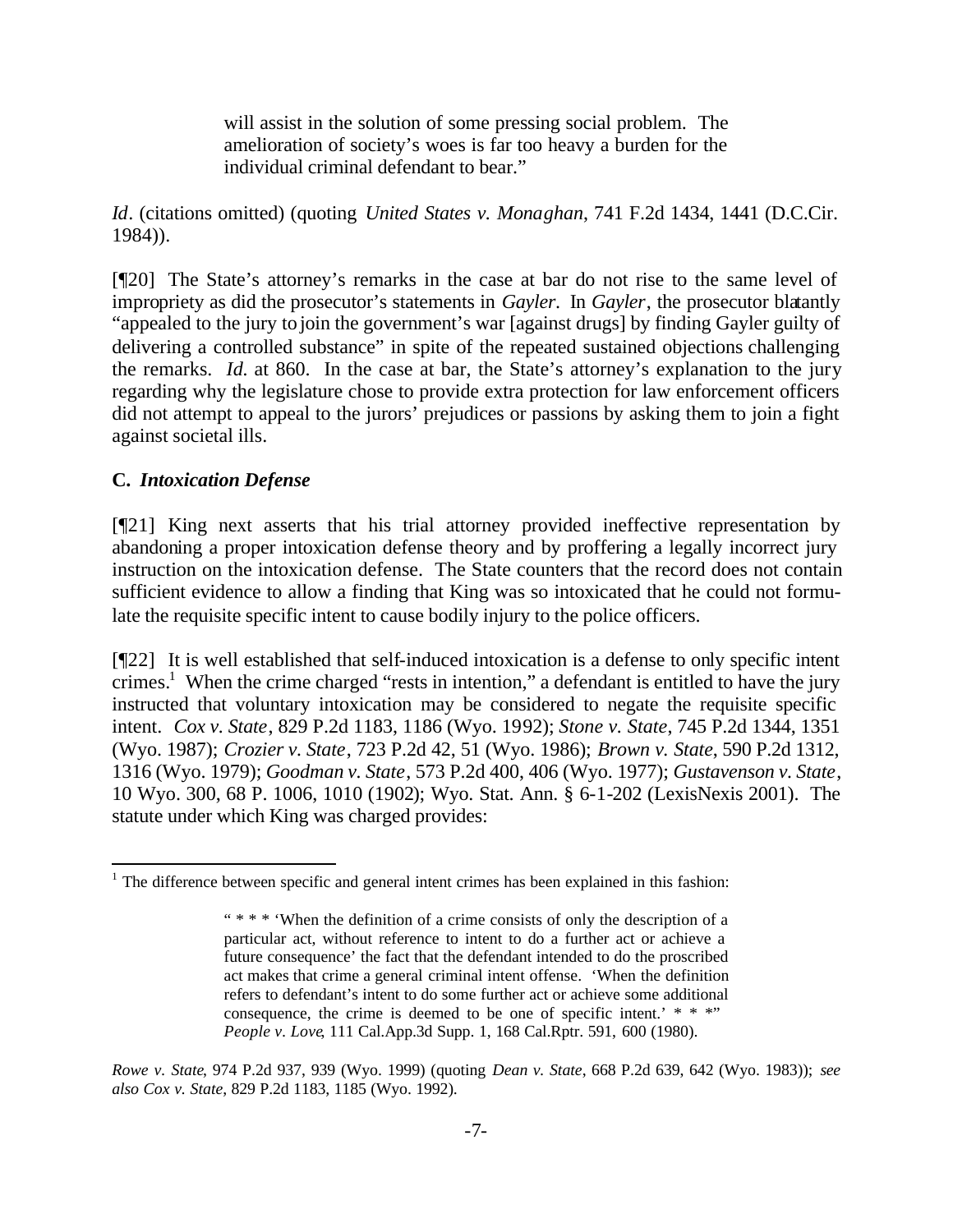§ 6-5-204. Interference with peace officer; disarming peace officer; penalties.

. . .

(b) A person who intentionally and knowingly causes or attempts to cause bodily injury to a peace officer engaged in the lawful performance of his official duties is guilty of a felony punishable by imprisonment for not more than ten (10) years.

As the State points out in its brief, this provision technically defines two separate crimes: (1) intentionally and knowingly causing bodily injury to a peace officer engaged in the lawful performance of his official duties; and (2) attempting to cause bodily injury to such a peace officer. Clearly, as the State submits, the portion of the statute that describes an attempt defines a specific intent crime because it requires the intent to bring about a specific result, in this instance, bodily injury. *Compton v. State*, 931 P.2d 936, 940 (Wyo. 1997); *Cox v. State*, 829 P.2d at 1185; *Sanchez v. State*, 567 P.2d 270, 275 (Wyo. 1977); *Fuller v. State*, 568 P.2d 900, 903 (Wyo. 1977).

[¶23] With respect to the portion of this statute that prohibits anyone from intentionally and knowingly causing bodily injury to a peace officer, we agree that this defines a general intent crime. In *Rowe v. State*, 974 P.2d 937 (Wyo. 1999), this court was faced with the question of whether Wyo. Stat. Ann. § 6-2-503 defined a specific intent crime. That statute, the child abuse statute, prohibits a person from "intentionally" inflicting physical or mental injury upon a child. In determining that the child abuse statute defined a general intent crime, this court wrote: "Historically this Court has equated the word 'intentionally' as synonymous with 'purposely,' 'deliberately,' 'knowingly,' 'voluntarily,' and 'consciously' in both criminal and civil cases." 974 P.2d at 940. In addition, we stated: "The child abuse statute contains no requirement that the accused intend any further act or future consequence, but merely requires that an accused intentionally or recklessly inflict physical injury." 974 P.2d at 939. Based on *Rowe*, we conclude that version of the felony interference statute that prohibits anyone from intentionally and knowingly causing bodily injury to a peace officer is a general intent crime. As with the child abuse statute, this offense does not require that the accused intend a further act or future consequence. Instead, it merely required that an accused intentionally and knowingly cause bodily injury to a peace officer engaged in the lawful performance of his official duties.

[¶24] At this point, we believe it important, in our supervisory role, to point out what appears to be a recurring problem in prosecutions for felony interference. Just as in *Mueller v. State*, 2001 WY 134, ¶12, fn.7, 36 P.3d 1151, ¶12, fn.7 (Wyo. 2001), King was charged using the entire language of § 6-5-204(b), without differentiating between the two versions of the offense. Moreover, the information was never amended to clarify which version of the offense was being pursued. See W.R.Cr.P. 3(e) (addressing amendment of the information). Most importantly, the jury instructions in this case do not distinguish between the two ver-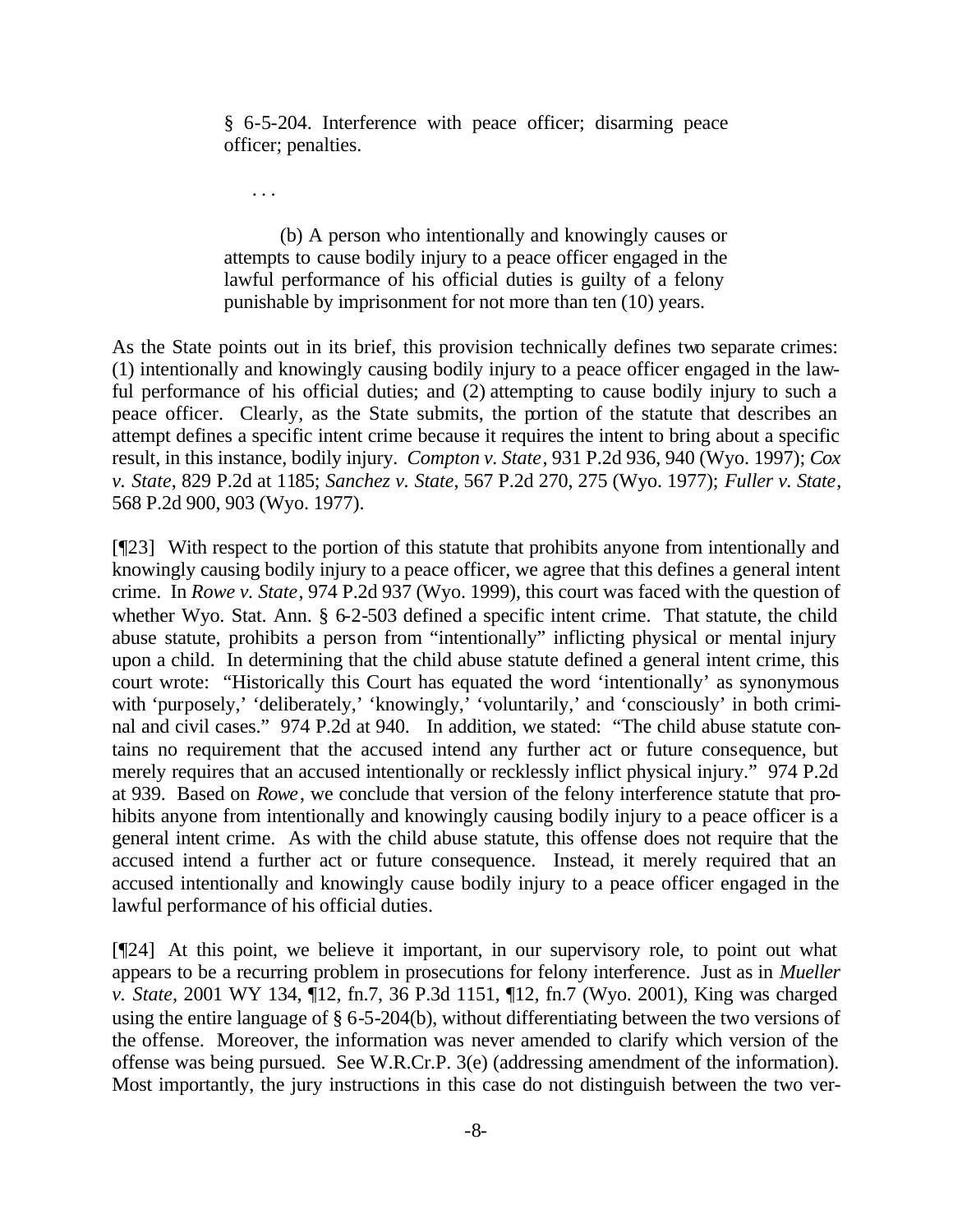sions of the offense. By failing to specify, either through charging documents or the jury instructions, the State was faced with the more difficult task of proving both crimes at trial. As a further result, now, on appeal, the conviction must be sustained on both theories. *Bush v. State*, 908 P.2d 963, 966 (Wyo. 1995) (the verdict must be set aside in cases where the verdict is supportable on one ground, but not on another, and it is impossible to tell which ground the jury selected); *Cloman v. State*, 574 P.2d 410, 412 (Wyo. 1978).

[¶25] Had King's jury been instructed on both versions of the offense and were the record clear that the jury found King guilty of the general intent offense, there would be no need for analysis of the claim that counsel was ineffective for failing to pursue a voluntary intoxication theory to negate the specific intent offense. However, because neither the information nor the jury instructions make any differentiation between the two versions of the offense, we must analyze King's claim.

[¶26] Because one version of the crime defines a specific intent offense, King contends counsel should have pursued an intoxication defense. At trial, defense counsel pursued two interrelated theories of the case. First, as he argued in both opening statement and summation, defense counsel contended that the officers had not sustained any bodily injuries. Thus, defense counsel argued that, if King was guilty of anything, it was the lesser-included offense of interference with a peace officer.

[¶27] As for the intoxication defense, defense counsel did present an instruction on the theory of chronic use of intoxicating liquor or drugs that leads to mental illness or deficiency. However, defense counsel eventually withdrew that instruction because, in his words, "We still have the problem that it's a general intent crime and I don't have a problem with pulling it [the instruction] out."

[¶28] Against this backdrop, King argues that defense counsel was deficient. We do not agree. During the course of a trial, defense counsel is required to make many strategic and tactical decisions. Here, the record is clear that defense counsel was focused on the theory that King was guilty of only the lesser-included offense. With such a strategic decision, defense counsel gave up one defense in order to concentrate the jurors' focus on another. We cannot say that counsel was deficient in this respect.

[¶29] In addition, in an affidavit submitted by King, he admits that his attorney "counseled me against using evidence of my extreme intoxication as a defense at trial." Thus, it is clear that defense counsel made a decision to refrain from using this theory. Moreover, there is no record of any disagreement between counsel and the client. If there had been, our opinion in *Grainey v. State*, 997 P.2d 1035, 1040-41 (Wyo. 2000), establishes defense counsel's obligations in this respect. There, we cited with approval the ABA Standards for Criminal Justice, Prosecution Function and Defense Function, Standard 4-5.2 (3rd ed. 1993):

> (a) Certain decisions relating to the conduct of the case are ultimately for the accused and others are ultimately for defense counsel.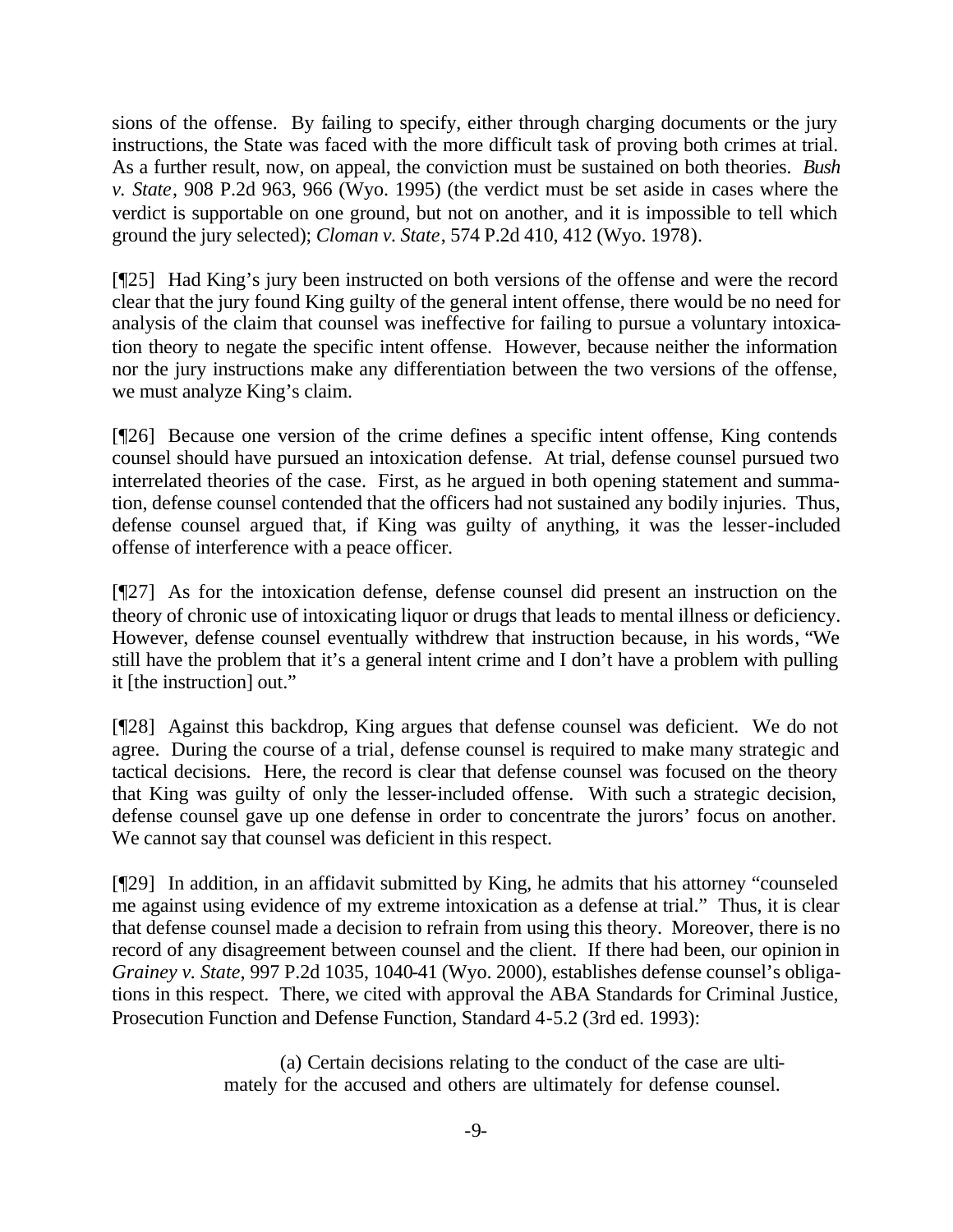The decisions which are to be made by the accused after full consultation with counsel include:

(i) what pleas to enter;

(ii) whether to accept a plea agreement;

(iii) whether to waive jury trial;

(iv) whether to testify in his or her own behalf; and

(v) whether to appeal.

(b) Strategic and tactical decisions should be made by defense counsel after consultation with the client where feasible and appropriate. Such decisions include what witnesses to call, whether and how to conduct cross-examination, what jurors to accept or strike, what trial motions should be made, and what evidence should be introduced.

(c) If a disagreement on significant matters of tactics or strategy arises between defense counsel and the client, defense counsel should make a record of the circumstances, counsel's advice and reasons, and the conclusion reached. The record should be made in a manner which protects the confidentiality of the lawyer-client relationship.

# **D.** *Lesser-Included Offense Instruction*

[¶30] King next contends that his counsel provided ineffective assistance by failing to familiarize himself with Wyoming criminal law regarding what constitutes a lesser-included offense. The State replies that, because King was benefited by a jury instruction on a lesser offense to which he was not entitled, he could not have been prejudiced by its submission to the jury.

[¶31] During the instructions conference phase of the trial, King's counsel requested the trial court to instruct the jury on the lesser offense of resisting arrest, a misdemeanor under Wyo. Stat. Ann. § 6-5-204(a) (LexisNexis 2001). After much debate, the trial judge decided that, although resisting arrest was not a lesser-included offense, the instruction should nevertheless be given as it was the defense's theory of the case. After much debate on the issue, the trial court decided to give the instruction as a lesser-included offense instruction after King agreed to waive his right to bring a plain error challenge to the instruction on appeal.

[¶32] King claims that this strategy of asking the jury to convict him of the misdemeanor interference charge unfairly prejudiced him because he was forced to admit to some type of misconduct. We disagree. Substantial evidence existed to demonstrate King's actions were unlawful; it was really just a matter of to what degree. Although the jurors ultimately rejected the idea that King's actions fell into the misdemeanor interference category, this instruction gave them the opportunity to convict King of the lesser crime. As for the contention that counsel was ineffective in obtaining a legally improper lesser-included offense